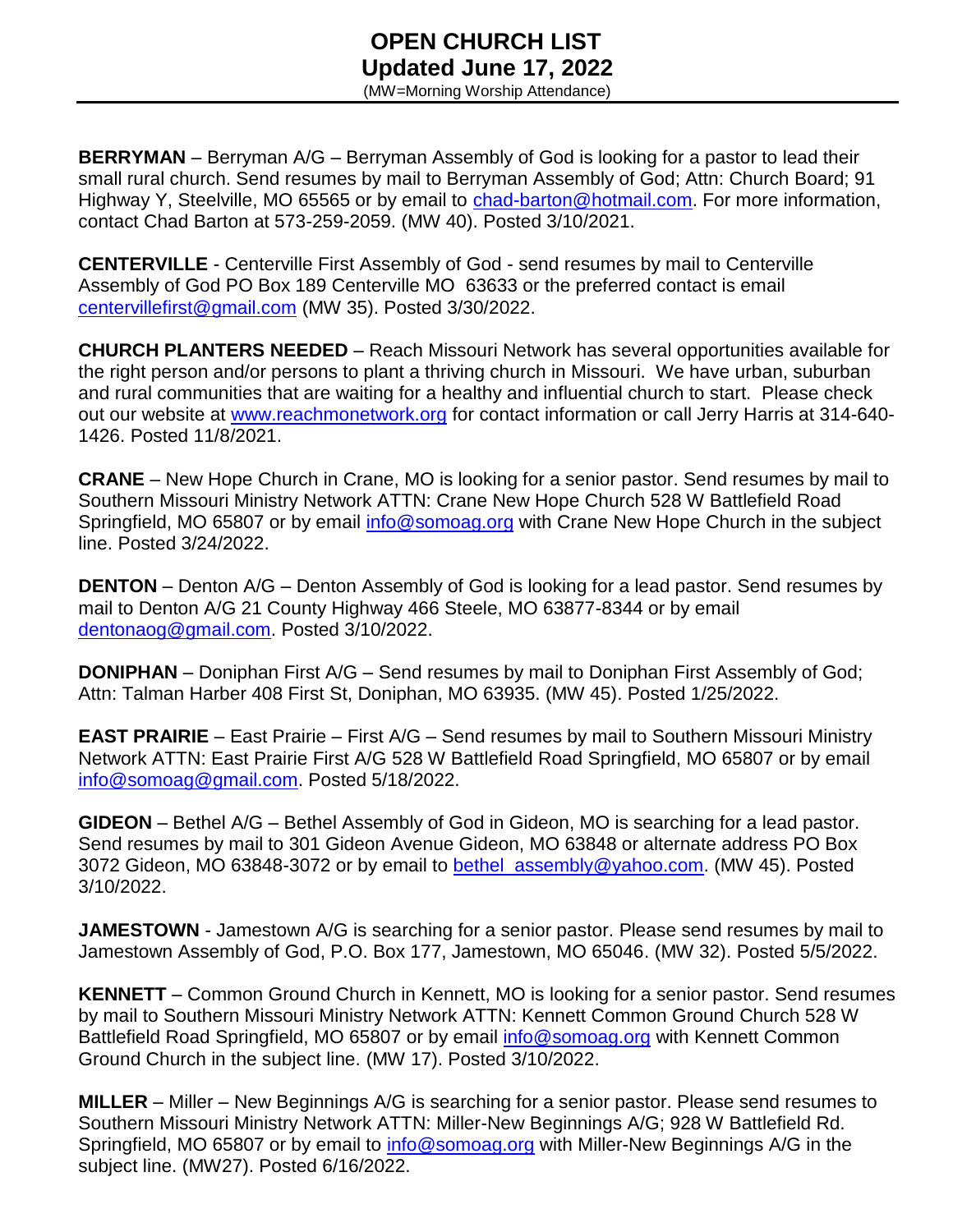**NEOSHO** – Victory Assembly – Send resumes by mail to Neosho Victory Assembly of God; ATTN: Church Board; PO Box 278, Neosho, MO 64850 or by email to [jelink@sbcglobal.net.](mailto:jelink@sbcglobal.net) (MW 20). Posted 6/14/2022.

**PORTAGEVILLE** – Portageville First A/G – Send resumes by mail to 558 MO 162 Portageville, MO 63873 or by email to [jbidewell@portageville.k12.mo.us.](mailto:jbidewell@portageville.k12.mo.us) (MW 100). Posted 6/13/2022.

**RAYMORE** – Living Faith A/G is looking for a lead pastor. This is a bi-vocational position. Send resumes by mail to Living Faith A/G; Attn: Church Board; 110 W Walnut Street, Raymore, MO 64083 or by email to [hazel@livingfaithassemblyofgod.com.](mailto:hazel@livingfaithassemblyofgod.com) (MW 26). Posted 6/14/2022.

**RAYTOWN** – First A/G – Send resumes by mail to Raytown First A/G 9800 E State Route 350, Raytown, MO 64133-6517 or by email to [raytownag@gmail.com.](mailto:raytownag@gmail.com) (MW 45). Posted 1/18/2022.

**RICHLAND** – New Life Fellowship – Send resumes by mail to Southern Missouri Ministry Network; ATTN: Richland New Life Fellowship; 528 W Battlefield Rd. Springfield MO 65807 or by email to [info@somoag.org](mailto:info@somoag.org) with Richland New Life Fellowship in the subject line. (MW 28). Posted 1/12/2022.

**RIDGLEY** – Ridgley A/G – Send resumes by mail to Ridgley A/G; Attn: Church Board; 2850 Farm Road 2164, Exeter, MO 65647. (MW 54). Posted 6/17/2021.

**RURAL LEAD PASTOR OPENING** – Life360 Church is looking to plant in rural Missouri. Full salary. Send resume to Life360 Church Plant Team, 2220 W. Chesterfield Blvd, Springfield, MO 65807 or email to [plant@life360.org.](mailto:plant@life360.org) Posted 1/24/2022.

**RUSSELLVILLE** – Calvary Assembly of God – We are looking for a site pastor to help us grow our PAC in Russellville, MO. This would be a **part-time** position. We need someone who is efficient in social media ministry as well as preaching, teaching and outreach, music and sound would be very helpful. Russellville is close to Jefferson City and there are jobs of all kinds available, we can also consider a "feeding program" as an income potential. Call Rev. Jeff Higbie at (573)-280-3400 for more information or send resumes to [revhigbie@yahoo.com.](mailto:revhigbie@yahoo.com) (MW 11). Posted 7/1/2021.

**SHELL KNOB** – Bridgeway A/G – Send resumes by mail to Southern Missouri Ministry Network; ATTN: Shell Knob Bridgeway A/G; 528 W Battlefield Rd. Springfield MO 65807 or [info@somoag.org](mailto:info@somoag.org) with Bridgeway A/G in the subject line. (MW 16). Posted 1/14/2022.

**SIKESTON** - Trinity Gospel Church in Sikeston, MO is looking for a lead pastor. Please contact Larry Lacey 573-264-3623 (Home) or 573-225-4658 (Cell) or email [larry.lacey@charter.net](mailto:larry.lacey@charter.net) Resumes can be mailed to 921 4th St. East, Scott City, MO 63780. (MW 40). Posted 4/20/2022.

**SPRINGFIELD** – New Vision Ministries is looking for a senior pastor. This is a part-time position, ideal for someone who attends seminary or works in an AG ministry in the area. Send resumes to [NewVisionMinistriesAG@gmail.com.](mailto:NewVisionMinistriesAG@gmail.com) Please include Senior Pastor in the subject line. (MW 50). Posted 4/1/2022.

**SPRINGFIELD** - Life360 Intercultural Church - We are looking for a lead pastor who will build the bridge between Christ, Community, and Cultures, with a heart for ethnic groups and international families. Send résumé to Life360 Church Team, 2220 W. Chesterfield Blvd., Springfield, MO, 65807, or email [plant@life360.org.](mailto:plant@life360.org) Posted 6/13/2022.

**WAVERLY**—Waverly A/G—Waverly is looking for a Senior Pastor. Please send resumes to Waverly Assembly of God, Attention Danny Crawford 112 W. Walnut Street Waverly, MO 64096 or by e-mail [31dfc24@gmail.com.](mailto:31dfc24@gmail.com) (MW 40). Posted 6/14/2022.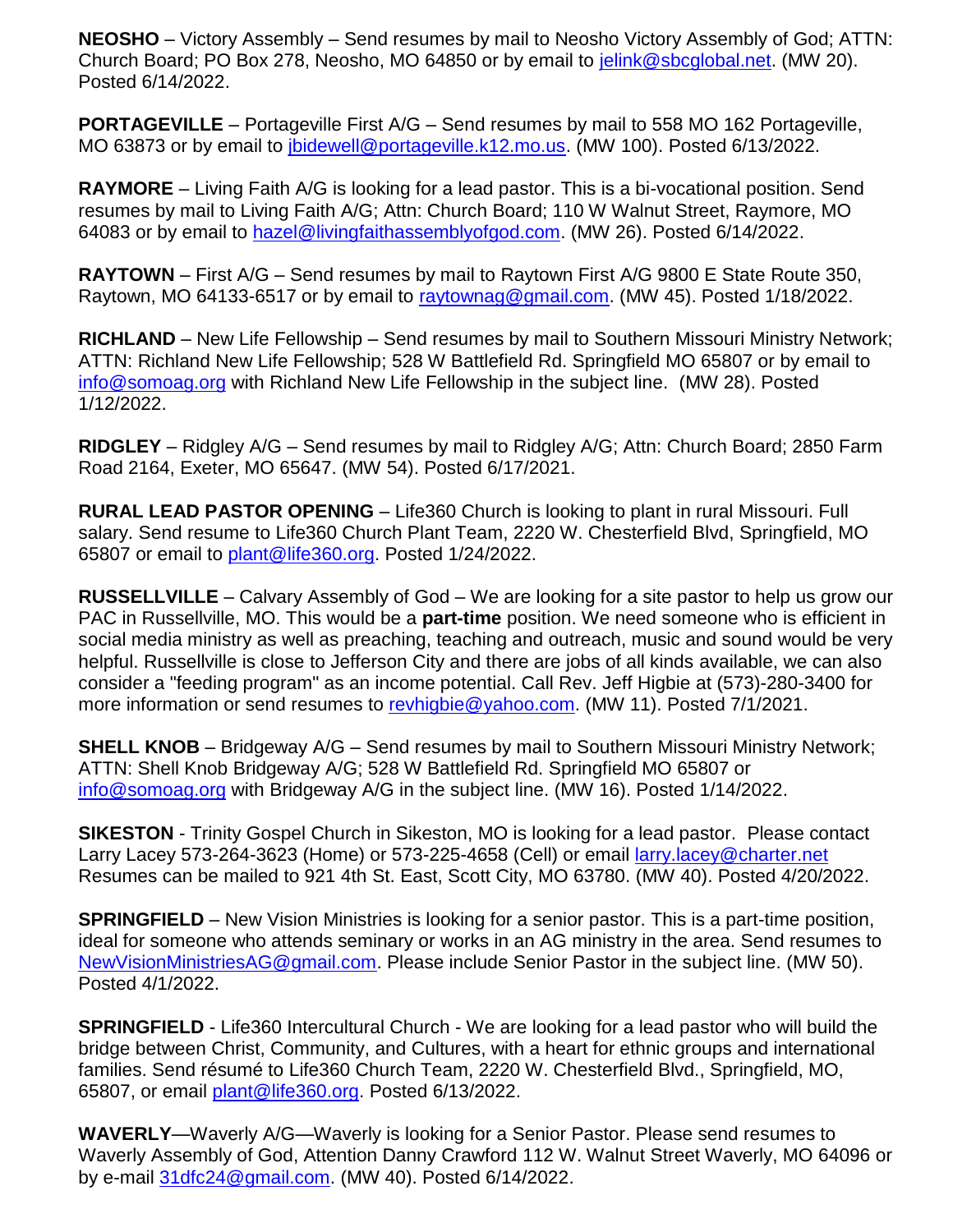## **PASTORAL ROLES (other than senior pastor) & SPECIAL MINISTRIES**

**Executive Pastor** – Blue Springs, MO – Blue Springs Assembly is accepting resumes for an Executive Pastor. This full-time pastoral position will have direct oversight of all pastoral staff and church ministries, with regular opportunities to teach and preach. Blue Springs is located in a growing suburb of Kansas City. Please send resumes to [pastorjohn@bluespringsassembly.org.](mailto:pastorjohn@bluespringsassembly.org) Posted 5/2/2022.

**Youth Pastor** – Versailles, MO – First Assembly of God is accepting resumes for a youth pastor. Not required, but would like experience with a second area of ministry. Looking for a hardworking, teachable person. Full time position, parsonage and salary provided. Rural community just 9 miles north of Lake of the Ozarks. Please send resumes to Pastor Blake Tiemann at [Tiemannb@versaillesassembly.com.](mailto:Tiemannb@versaillesassembly.com) Posted 6/14/2022.

**Youth Pastor** – Bell City, MO – Life360 Bell City is currently looking for a Youth Pastor. This is an UNPAID position with the possibility of other Bi-Vocational ministry employment at our location. Life360 Bell City is a new church plant in a rural town of around 500 people. We are looking for someone who is ready to get involved in the small town life and is willing to serve their community with excellence. We are very missions-minded and community-involved and our Youth Pastor should also fit that criteria. Please send resumes to [shane@life360.org](mailto:shane@life360.org) or contact by phone at 540-336-8243. Posted 6/14/2022.

**Student Ministries Pastor** – Monett, MO - Life360 Monett is looking for someone passionate about discipling the next generation and loving on the community. We are a recent church plant, looking to grow our discipleship efforts with the students in our community. The Student Ministries Pastor will be co-vocational, operating an after school feeding program as well as church ministry duties. This position is full-time and comes with benefits. Please contact Pastor Drew Forsman at [Andrew@life360.org](mailto:Andrew@life360.org) for more information. Posted 1/24/2022.

**Youth Pastor Part Time** -- Ash Grove, Mo - Ash Grove Assembly of God is accepting resumes for a paid part time youth pastor position. The position would require about 10 hours per week. We encourage current Evangel students or anyone with a call to ministry needing experience. Ash Grove Assembly of God is located about 20 miles northwest of Springfield. We have excellent engagement already with schools and students in our area. Please send a resume to [timpipkin@ashgroveag.org.](mailto:timpipkin@ashgroveag.org) Posted 6/14/2022.

**Youth Pastor Full Time** – Joplin, MO --Faith Assembly of God in Joplin is looking for a Youth Pastor who is teachable, works well on a team, loves serving others, and has a heart for helping youth grow in their walk with God. Please send resumes to Pastor Grant Curtis at [grant.faithassembly@gmail.com.](mailto:grant.faithassembly@gmail.com) Posted 1/24/2022.

**Youth Pastor –** Independence, MO – Courageous Life Church 17310 US Hwy 40, Independence, MO is looking for a full-time Youth Pastor who is an energetic, assertive team player that has a passion for teenagers and teaching God's Word. We are looking for someone who is creative, outgoing, relational and spirit-filled. Experience preferred, but not a must with the right person. Contact Kim at [k.oyler6@gmail.com.](mailto:k.oyler6@gmail.com) Posted 3/31/2022.

**Youth Pastor** -- Puxico, MO -- Life Chapel AG is accepting resumes for a Youth Pastor. This is not a salary position, however, we will offer as compensation living quarters in our parsonage and basic utilities paid. This is a newer (less than 10 years old) 3-bedroom home in a nice private subdivision. The estimated value of this is \$1100-1200 per month, Please send resumes to Pastor Wally at wilittrell@gmail.com or contact by phone at 573-222-3906. Posted 5/2/2022.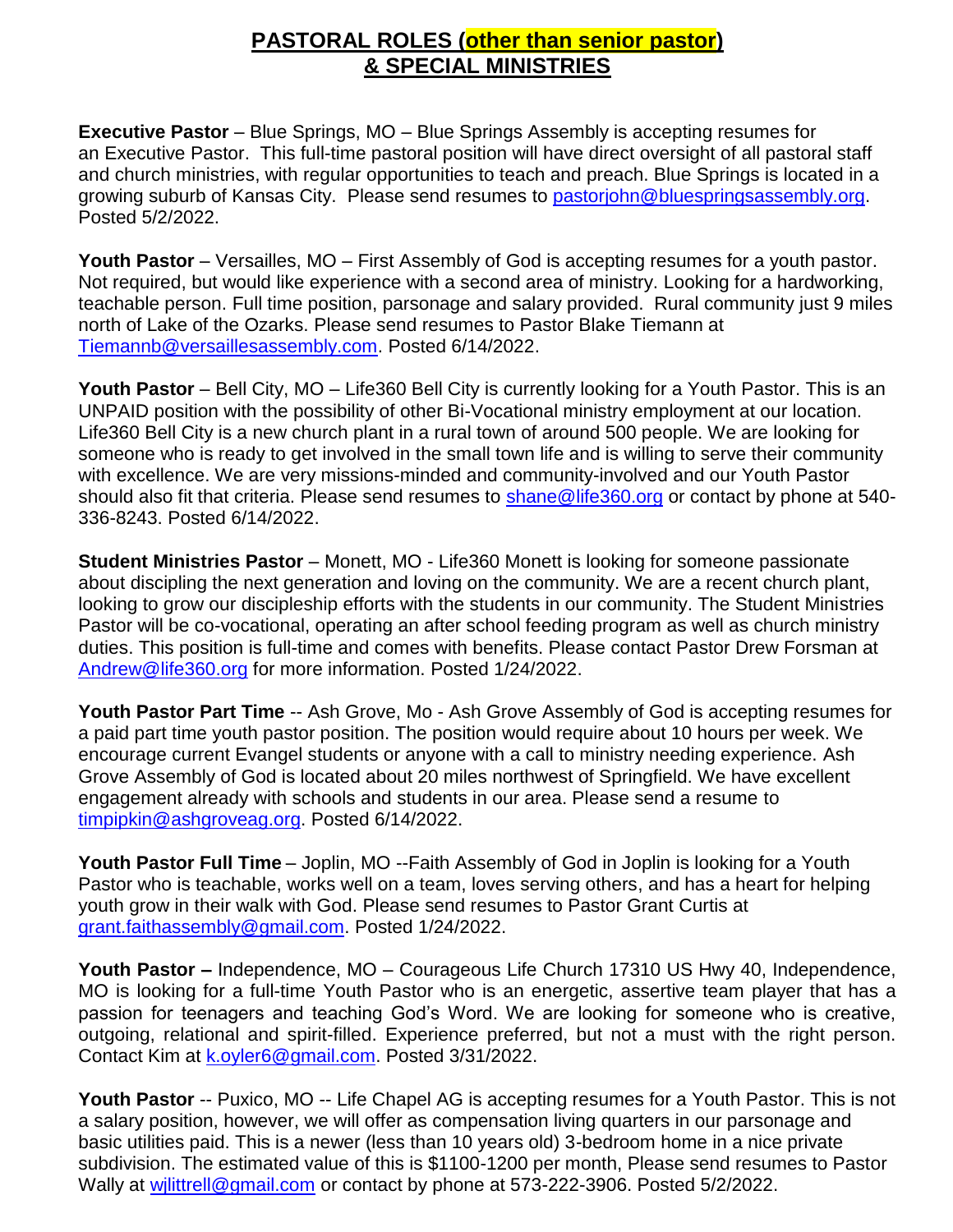**Associate/Music Pastor** – Lexington, MO – First Assembly of God in Lexington is seeking an Associate/Music Pastor. This is a full-time paid position. Interested individuals may contact Jack Blansit at [jack@newlifeoakgrove.com](mailto:jack@newlifeoakgrove.com) or call 816-838-1779. Posted 6/14/2022.

**Associate/Youth Pastor/Program Manager**-- Branson West, MO – Life360 Branson West is currently looking for someone to join the Life360 team. This is a full-time paid position with benefits scheduled to begin August 2022. Life360 is a rural church plant in Branson West, and part of Life360 Community Services (LCS). We provide food daily to all students in Reeds Spring Schools, and offer food support to families in Branson West and surrounding communities. The best individual for the job would have a clear understanding that this is a bi-vocational position. Someone who enjoys young people, but also manages the LCS program under the direct leadership of the Lead Pastor/Director. Please send resumes to [terry@life360.org](mailto:terry@life360.org) or contact Pastor Terry Witt (530)321-8280. Posted 5/11/2022.

**Family Life Pastor** – Farmington, MO – Open Heart Assembly is accepting resumes for a Family Life Pastor. We are looking for a married couple to fill this Full-Time pastoral position. The Family Life Pastor will oversee the children's & youth ministries staff & volunteers, & will directly lead the new young adult ministry. Those interested in helping us reach our families & our community please send your resume to Pastor Kevin Davis at [revkevdavis@yahoo.com](mailto:revkevdavis@yahoo.com) or contact by phone at 573-747-5107. Posted 5/24/2022.

**Youth and Media Pastor** – Independence, MO -- Central Assembly is looking for a Youth/Media Pastor to serve as full-time staff with us in the Kansas City metro. This Pastor will lead next generation ministry for 6-12<sup>th</sup> grade students and train/equip volunteer youth leaders. The Media role requires an understanding of sound, video, creative-content and livestreaming along with the ability to lead/train media volunteers. Parsonage housing is available as part of the salary package. Find out more info about Central at *[centralag.org](https://url2.mailanyone.net/v1/?m=1nyfAB-000G1e-4M&i=57e1b682&c=6GDMiU3C32QU2iBCcK18v6QuKZDkvquYzrMpi5Z9mPxEbdfvq1st5UZxi27bjmzW-NhUFiyGKp2cYPa8to5Yv_nvAl_au3RycZcLB-P0Ps7e90mVsLcTjC6pxM-FwoavA-_KV3bgh-VU9zeiWal6FosptFcMjqqKVmtMg9NyPCiEbeFGzVOacB9LwqVOwmfduDonmB8lCg0kcDzZf64Gow)*. If interested in this position, send resume to Pastor Steve Bradshaw [\(sbradshaw@centralag.org\)](mailto:sbradshaw@centralag.org). Posted 6/13/2022.

**Worship Leader** – Springfield, MO – Faith Assembly of God is looking for someone to lead worship for their congregation. This will be a volunteer position. For more information or to express interest, contact Pastor Mario Gonsalez at [pastormario671@gmail.com.](mailto:pastormario671@gmail.com) Posted 6/14/2022.

Worship and Media Pastor - Washington, MO -- Life Stream Church is seeking a Full-time worship and media pastor. Send resume to Pastor Paul Scheperle at [p.scheperle@sbcglobal.net.](mailto:p.scheperle@sbcglobal.net) Posted 6/14/2022.

**Worship Director** – Springfield, MO **--** Freedom City Church is looking for an experienced, AG licensed minister to serve as our Worship Director. The Worship Leader must be someone who has experience with music theory and modern worship. They must also be self-motivated and a strong-team player, while being passionate about facilitating engaging, energetic and authentic worship. Responsibilities include team recruitment and scheduling, overseeing mid-week rehearsals, and ensuring that worship is provided for all weekend services. Compensation is a biweekly stipend. Send resumes to Pastor Joshua Kansiewicz at [joshuak@freedomcitychurch.org.](mailto:joshuak@freedomcitychurch.org) Posted 1/20/2022.

**Media Director** – Springfield, MO -- Freedom City Church is looking for an experienced leader to serve as our Media Director. The Media Director must be someone who has experience with sound engineering, lighting and streaming services online as well as leading teams. He or she must be someone who is self-motivated and a strong team player, while being passionate about producing excellent worship services for both in-person and online audiences. The Media Director works with the Worship Director to ensure that services are of the highest quality. Responsibilities include oversight of the equipment, systems and team involved in production. Compensation is a biweekly stipend. Send resumes to Pastor Joshua Kansiewicz at [joshuak@freedomcitychurch.org.](mailto:joshuak@freedomcitychurch.org) Posted 1/20/2022.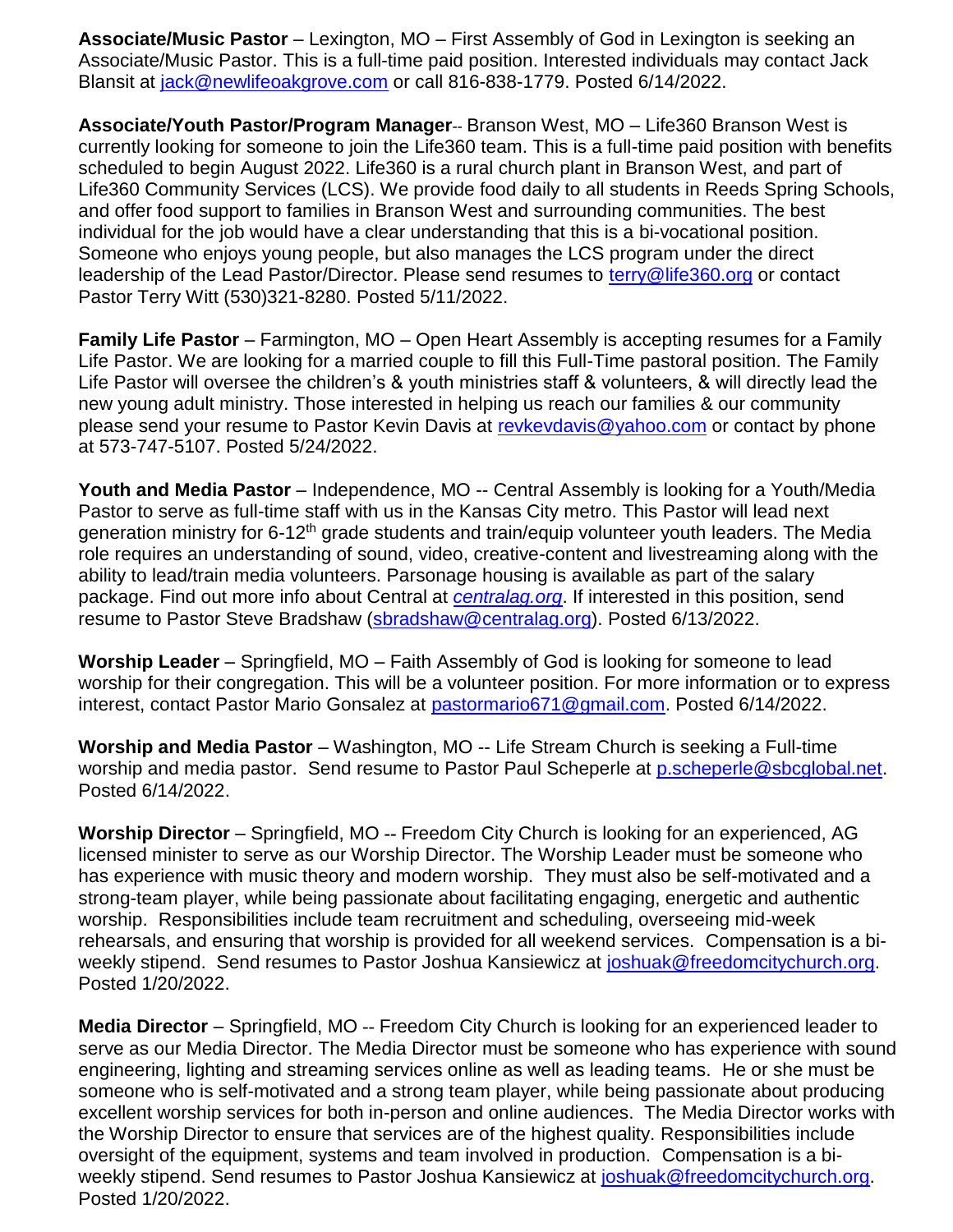**Worship Pastor**--Pleasant Hope, MO—First Assembly of God in Pleasant Hope, MO is looking for a worship leader. We are located north of Springfield (off of North Glenstone) on HWY H. We are looking for someone who has a passion to lead people in worship. It is a part-time paid position. This person needs to be knowledgeable in music. If you are interested, we would love to sit down with you and share our hearts about the future for PHope Church in this area of ministry. Send your resume to [phopeag@gmail.com](mailto:phopeag@gmail.com) or contact Pastor Gary Lombas at 417-425-3755. We are also on Facebook at PHope Church. Posted 2/8/2022.

**Children's Ministry** – Springfield, MO – Faith Assembly of God is looking for a children's ministry leader. This is a volunteer position. For more information or to send resumes, please contact Pastor Mario at [pastormario671@gmail.com.](mailto:pastormario671@gmail.com) Posted 6/14/2022.

**Associate/Children's Pastor/Program Manager** – Conway, MO – Life360 in Conway, Missouri is currently looking for someone to join the Life360 Conway team as the Associate/Children's Pastor and Program Manager. This is a full-time paid position with benefits. Life360 Conway is both a church and part of Life360 Community Services (LCS) feeding and supporting the Conway, MO community. The job would require the minister to be the manager of the LCS programs in Conway under the direct leadership of the Lead Pastor/Director. Please send resumes to [scott@life360.org](mailto:scott@life360.org) or contact Pastor Scott Beiermann at 417-292-5225. Posted 6/14/2022.

**City Kidz Director** – Springfield, MO – Freedom City Church is looking for an experienced leader to serve as our City Kidz Director. The City Kidz Director must demonstrate enthusiasm and compassion as well as interpersonal and organizational skills. Experience working with children with special needs is required. City Kidz serves children up to 11 years of age. Responsibilities include recruiting, training and scheduling volunteers for weekend services and events. The Director will also connect with families and encourage community in the church. Compensation is a bi-weekly stipend. Send resumes to Pastor Joshua Kansiewicz at [joshuak@freedomcitychurch.org.](mailto:joshuak@freedomcitychurch.org) Posted 3/28/2022.

**Secretary/Personal Assistant** – Independence, MO -- Courageous Life Church 17310 E US Hwy 40 Independence, MO 64055 is looking to hire a secretary/personal assistant. Experience preferred but not required. Must be highly organized, able to adapt to change in a fluid environment, computer skills, assertive, mature and capable of keeping confidence. May work from home but will require errands and weekly meetings at the church. Contact: Kim Oyler [k.oyler6@gmail.com.](mailto:k.oyler6@gmail.com) Posted 1/6/2022.

**Hope Homes Staff** – This is a live-in full-time position. Room and board are provided as well as a weekly stipend. Serving on staff at HH of the Ozarks is an opportunity to use your unique ministry gifts to change the lives of men with life controlling problems. The Staff Member will serve to creatively minister to the needs of hurting men with his personal way of living, as a role model & watch God as he transforms their lives and develops their unique destiny for His purpose. Staff help overseeing daily structure, work therapy, and academics of the residents. They ensure the schedule is followed in a safe and efficient manner. While doing this they have opportunity and are expected to get to know the students as individuals and build meaningful relationships with them. For more information, email Pastor John Alarid at [johna@freedomcitychurch.org.](mailto:johna@freedomcitychurch.org) Posted 1/19/2022.

**House Supervisors** – Kansas City, MO – Heart of America Teen Challenge of Greater Kansas City is looking for house supervisors. The position is in the Lawrence, Kansas area and is a residential position. Contact the HOATC office at 816-491-2178 if interested. Posted 11/9/2021.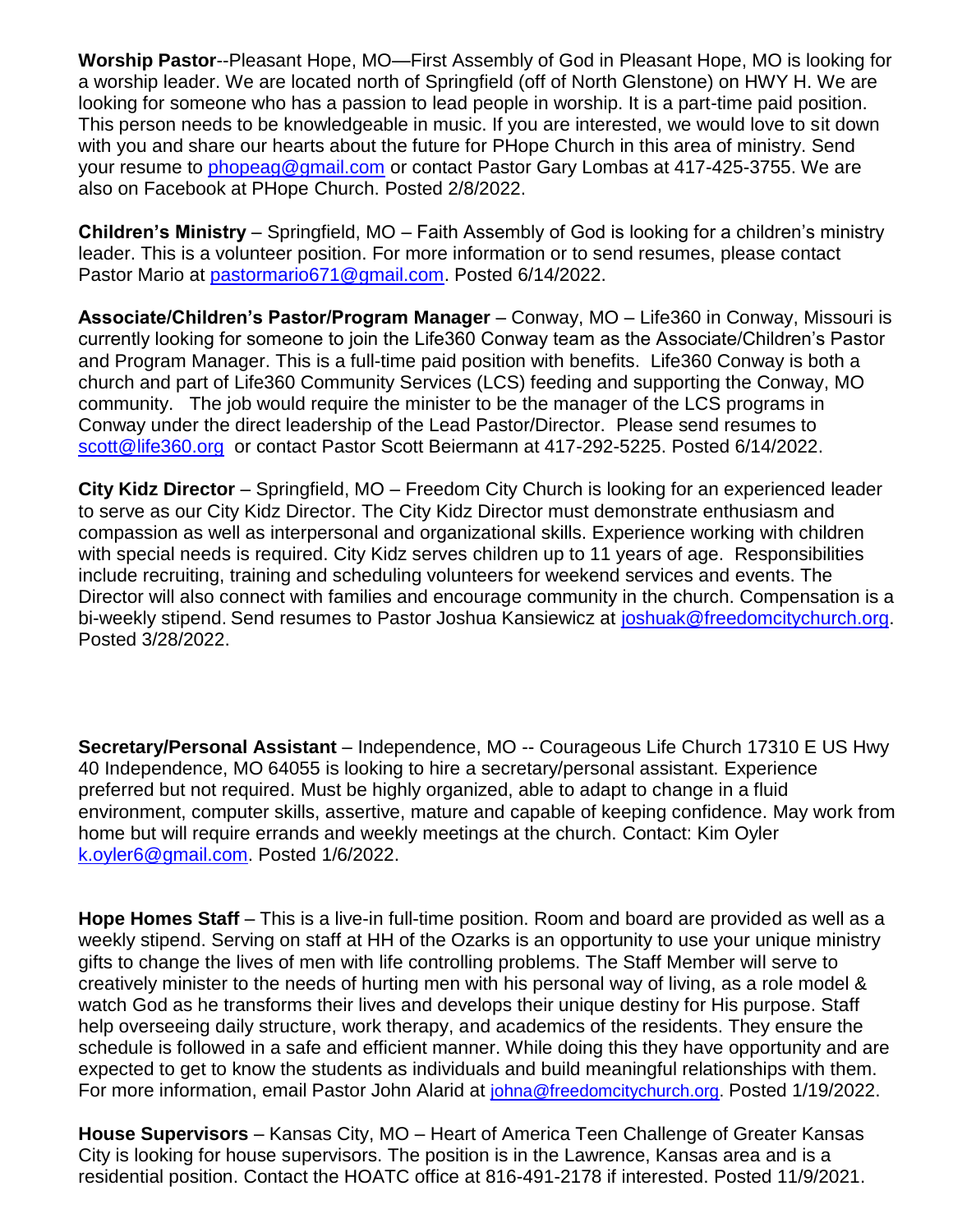# **Northern Missouri District**

## **Out-of-State**

**Ardmore, OK** – Summit Church is currently looking for a Children's Ministry Pastor with a passion for kid's ministry. This is a volunteer position with the possibility of turning into a part-time/full-time position. Our children's ministry currently averages 20 students each Sunday. We are looking for an energetic couple who will build upon this foundation. Summit Church is a church plant that launched in January 2019 and has thrived because of all God has been doing. Before shut down due to COVID-19, Summit Church had an average attendance of 50-60 each Sunday. Since opening back up in August we've averaged 40-50 each week in-person with an online community of 15-20. All interested applicants should send their resumes to [summitchurchardmore@gmail.com.](mailto:summitchurchardmore@gmail.com) If you would like more information or have any questions please feel free to call Church Ministries Director, Dakotah Trevino at [580-465-7108.](tel:580-465-7108) Posted 11/9/2021.

**Harrington, ME** – Down East Christian Church (AG) is currently seeking a new lead pastor for their small, rural church on the Eastern Maine coast. This position is part-time. Interested parties can learn more about the church by visiting [www.downeastchristianchurch.org,](http://www.downeastchristianchurch.org/) or searching Down East Christian Church on Facebook. Resumes should be send to the Northern New England District of the Assemblies of God, 501 Riverside Street, Portland, Maine 04103. Candidates must be credentialed with the Assemblies of God. (MW 13). Posted 11/9/2021.

**Morenci, AZ –** Morenci First Assembly is currently seeking a Youth Pastor for their fast-growing, multi-ethnic, modern church made up primarily of young families from all over the world. This is a full-time position. We are looking for someone who is excited about the ministry, passionate about the Holy Spirit, looking forward to working with all ethnicities, and credentialed or in the process of getting credentialed. A graduate from an AG college is a plus. Morenci, AZ is an excellent place to raise a family with plenty of activities and top-notch schools. Resumes with references should be mailed or emailed to Pastor Josh Lane, Morenci First Assembly PO Box 866 Morenci, AZ 85540. Email: [pastorjosh@morenciag.org.](mailto:pastorjosh@morenciag.org) Phone: (251)600-9240. Posted 6/14/2022.

**Little Rock, AR** - TAG Church is seeking a full-time Family Pastor. The Family Pastor oversees children and youth ministries, ages 0-18. The position requires strong leadership and teambuilding skills. The church's vision for revival is carried throughout all its ministries, especially children and youth. The ideal candidate should have a strong desire to reach this generation by implementing our vision in all ministries the Family Pastor oversees. Please submit your resume to Pastor Dwayne Maynard at [pastordwayne@tagchurch.net.](mailto:pastordwayne@tagchurch.net) For more information, contact 501-319-3491. Posted 12/8/2021.

**Rochester, NY - [Glad Tidings Church](http://www.gtfamily.org/)**, a diverse, well-established, spirit-led congregation, located in Rochester, NY, is seeking an experienced and sincere spiritual leader as our Full Time Lead (Senior) Pastor. The average in-person Sunday Worship Attendance of Glad Tidings is presently 60, with a varying number of additional on-line (Facebook Live) attendees. Please send your resume to: [lozzello@gtfamily.org](mailto:lozzello@gtfamily.org) and to [ejimenez@gtfamily.org.](mailto:ejimenez@gtfamily.org) Posted 6/14/2022.

**Ripley, TN – Whitefield Assembly of God, Youth Pastor/Associate Pastor --** We are looking for an eager, energetic couple to join our church staff! This is a full time position. The school is open, the city is requesting help from churches to reach teens. The church is positioned to fund incredible activities. We prefer either credentialed or pursuing credentials with the Assemblies of God. If interested, please send a resume to [pastor@whitefieldripley.org.](mailto:pastor@whitefieldripley.org) Posted 2/9/2022.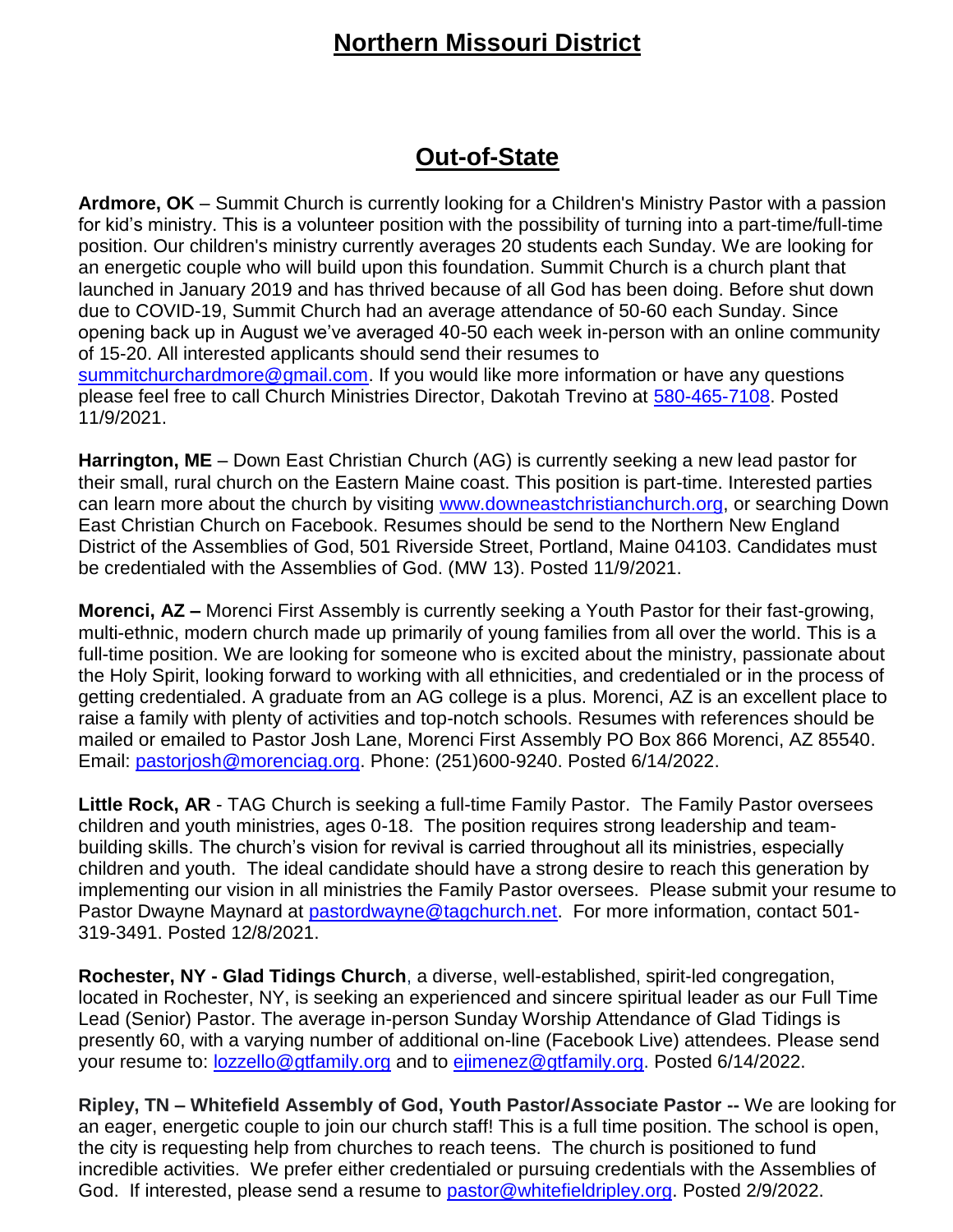**Paris, AR – Paris First Assembly of God, Lead Pastor –** Paris First Assembly of God is prayerfully seeking full time Lead Pastor. Average congregation size is around 300 people with tremendous growth potential. The city of Paris has average population of 710 people per square mile. Paris First has worship services Sunday mornings and evenings and Wednesday evenings. We offer nursery, youth and children's programs, connect classes, men/women ministries, and so much more. Worship services include a blend of traditional hymns and contemporary praise/worship. Congregants utilize various versions of the Bible for their studies and personal spiritual growth. This is a **Full Time** salaried position with housing and benefits. Qualifications must include: Holy Spirit filled/led, Credentialed through A/G, Experienced in preaching, teaching, counseling, and community outreach, Willingness to serve and reach out to housebound, the ill, and the injured. Submit letter of interest, resume, 3 references, and web link to preaching video (if applicable) to [mknoles70@gmail.com.](mailto:mknoles70@gmail.com) Posted 3/28/2022.

**Greenwood, AR - Vital Church, Bi-vocational Youth Pastor** - Vital Church is searching for a Youth Pastor to lead our Youth Ministries. Vital Church is a growing church just minutes from Fort Smith. There are ample opportunities to reach students and job opportunities that give access to students through the local schools. Greenwood schools are ranked the highest in AR. Our church is located in the rapidly growing Chaffee Crossing area and we are experiencing lots of growth. As the church grows, the Youth Pastor position will include salary raises. Resumes can be sent to [growan@myvital.church.](mailto:growan@myvital.church) Posted 3/31/2022.

**Quispamsis, Canada –Waypoint Church, Senior Pastor** --- Waypoint is an established PAOCaffiliated church located in Quispamsis, a vibrant suburban town in beautiful southern New Brunswick, Canada. We are seeking a senior pastor to lead us into the next chapter of God's plan. We are passionate about serving our community and providing a welcoming place to encounter God. We strive to be the kind of church described in the Bible – with relevant teaching, heartfelt worship, honest fellowship, constant prayer and compassionate care for those in need. Our services are relaxed, contemporary, and relevant. It's our goal to be a welcoming place where everyone can encounter God. You can find us at [www.waypointchurch.cc.](https://url2.mailanyone.net/v1/?m=1ndi95-0008n1-4u&i=57e1b682&c=ftxNO_a4tj1LlgmSHy632muiJjhgkPEEPWITWtrSD6d5fiYKq4wev6vo3m3XjbRvj20V7wMCgt1ifjovST5BV0OBBPCBbBlndQI6HbTFGW4RcRz0bynBMhl-e7f5STJpJTTWJCrp_VU_rKlgOXRh7PSkSd_3rRW3YZpvIUiOoLgA1rdN4h5NUAgmPbMGmqM2ZT5OetrFIj-CNRueoxbZHKlV9FcaGZJw0a56I28sSAE) To submit a resume or for more information please contact Shawn Titus at [stitus76@icloud.com.](mailto:stitus76@icloud.com) Posted 4/11/2022.

**Del Norte, Colorado –New Life Fellowship A/G** ---is looking for a new pastor. The church constituency comes from a diverse ethnic background with 50% Hispanic, 49% white, 1% Navajo and African American. Average attendance is 40-55. We are a self-governing, autonomous General Council church with 31 voting members. We are nestled in a rural ranching, farming and tourist community that is part of the San Luis Valley in Rio Grande County, Colorado. For more information about our church and the type of pastor we are seeking go to [https://heartofnewlife.org/pastor-application-information/.](https://heartofnewlife.org/pastor-application-information/) All resumes (with preaching links inserted in the body of the resume) should be emailed to: [committee@heartofnewlife.org.](mailto:committee@heartofnewlife.org) Posted 5/18/2022.

## **Changes**

#### **Recently Added:**

**SPRINGFIELD** - Life360 Intercultural Church - We are looking for a lead pastor who will build the bridge between Christ, Community, and Cultures, with a heart for ethnic groups and international families. Send résumé to Life360 Church Team, 2220 W. Chesterfield Blvd., Springfield, MO, 65807, or email [plant@life360.org.](mailto:plant@life360.org) Posted 6/13/2022.